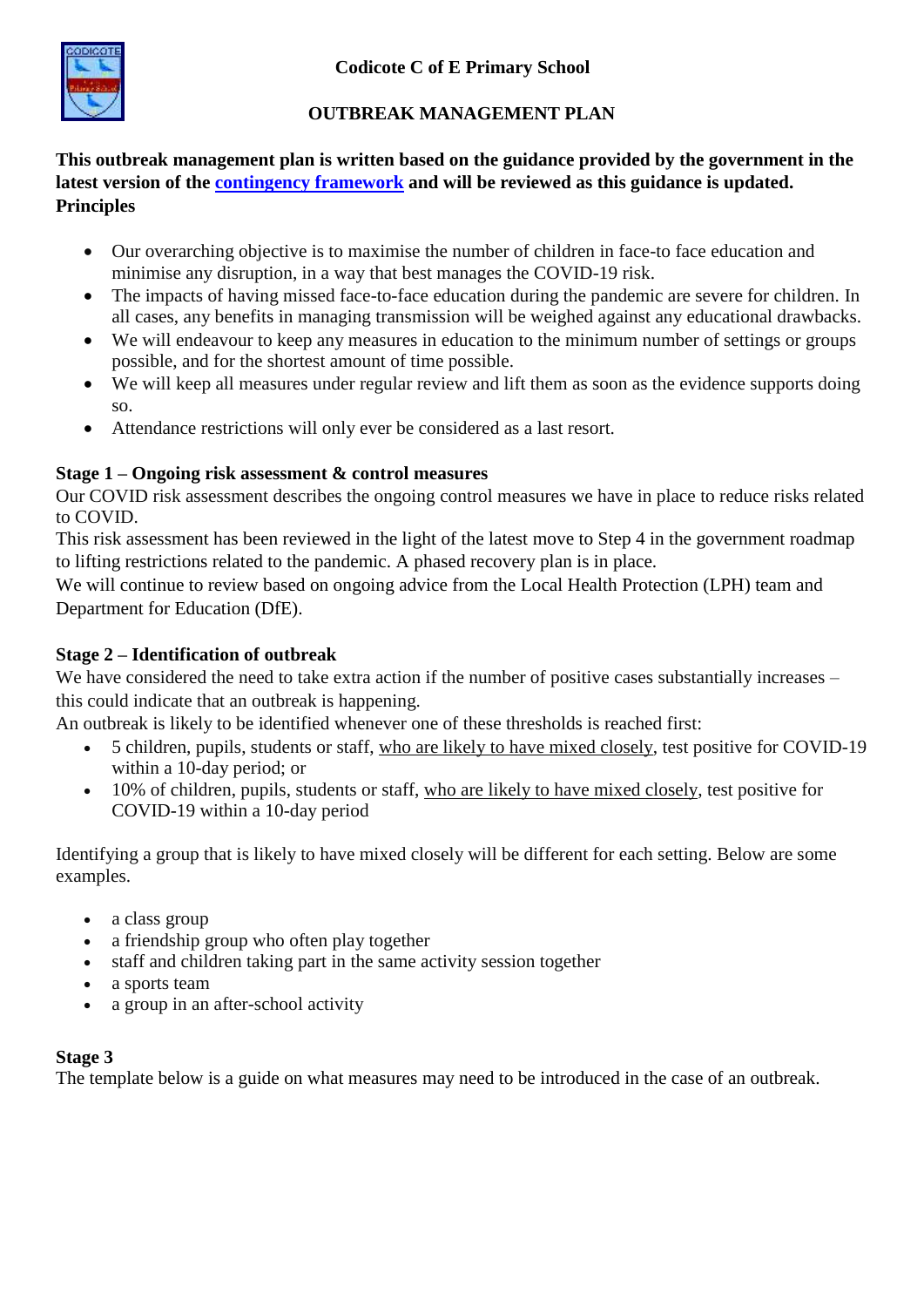# **Codicote School Supplementary Risk assessment - additional controls in the event of an Outbreak**

#### **Additional control measures**

In the event of an outbreak the school's COVID-19 risk assessment will be reviewed and updated. There may be a need to introduce additional measures to mitigate the risk of transmission, examples of these are detailed below and would be introduced as appropriate based on the circumstances of the outbreak. *Any restrictions on attendance would only be considered in extreme circumstances and as a last resort.*

| <b>Additional Outbreak controls</b>                                                                                                                                                                                                                                                                                                                                                                                                                                                                                                                                                                                                                                                                                                                                               | <b>Action by</b><br>who?                                               | <b>Action by</b><br>when?            | <b>Done</b> |
|-----------------------------------------------------------------------------------------------------------------------------------------------------------------------------------------------------------------------------------------------------------------------------------------------------------------------------------------------------------------------------------------------------------------------------------------------------------------------------------------------------------------------------------------------------------------------------------------------------------------------------------------------------------------------------------------------------------------------------------------------------------------------------------|------------------------------------------------------------------------|--------------------------------------|-------------|
| <b>Face Coverings</b><br>Re-introduction of face coverings would apply for visitors and staff in corridors and communal areas, including staffrooms<br>(where close contact cannot be avoided).                                                                                                                                                                                                                                                                                                                                                                                                                                                                                                                                                                                   | Head<br>inform staff<br>& parents<br>via email                         | In the<br>event of<br>an<br>outbreak |             |
| <b>Enhanced cleaning</b><br>School's cleaning schedule reviewed and enhanced during the duration of the outbreak. In-particular for rooms used by<br>multiple groups / classes. The cleaning schedule remains the same as it is detailed.                                                                                                                                                                                                                                                                                                                                                                                                                                                                                                                                         | No further<br>action<br>needed                                         |                                      |             |
| Limit the use of some shared areas for example<br>Designated toilets for year groups.<br>$\bullet$<br>Dining room – One year group seated together at a time, or lunch eaten in classrooms.                                                                                                                                                                                                                                                                                                                                                                                                                                                                                                                                                                                       | Staff to be<br>informed<br>via text.                                   | If<br>outbreak                       |             |
| Resources that are shared between different groups/classes such as sports, art, and science equipment, cleaned frequently and<br>between use by different classes / groups. Already in place                                                                                                                                                                                                                                                                                                                                                                                                                                                                                                                                                                                      | No further<br>action<br>needed                                         |                                      |             |
| <b>Limiting activities</b><br>Planned events / activities (e.g. open days, transition, or taster days) reviewed and specific risk assessments conducted to<br>determine if these can proceed in line with an agreed system of additional controls (limitation on numbers attending, wearing<br>of face coverings, one way systems, enhanced cleaning regime etc.) or should be postponed. Consider a move to hybrid or<br>remote delivery.<br>Multiple year / whole school assemblies postponed during the outbreak and switched to remote delivery.<br>All planned offsite visits reviewed and are to include COVID-19 controls, residential visits in-particular may need to be<br>postponed.<br>Sports fixtures with other schools will be reviewed and potentially postponed. | Head/<br><b>SENCO</b> to<br>consider.<br>Email<br>Parents as<br>needed | Event of<br>an<br>outbreak           |             |
| Reduction in interaction / close contact situations                                                                                                                                                                                                                                                                                                                                                                                                                                                                                                                                                                                                                                                                                                                               |                                                                        |                                      |             |
| Re-introduction of space at the front of the class to enable staff to maintain distance from children – key vulnerable adults<br>only. Rest – in tables as needed.<br>Layouts and capacities for shared spaces such as offices, meeting rooms, staff room etc. will be reviewed to limit numbers -                                                                                                                                                                                                                                                                                                                                                                                                                                                                                | Offices<br>limited                                                     | Event of<br>an                       |             |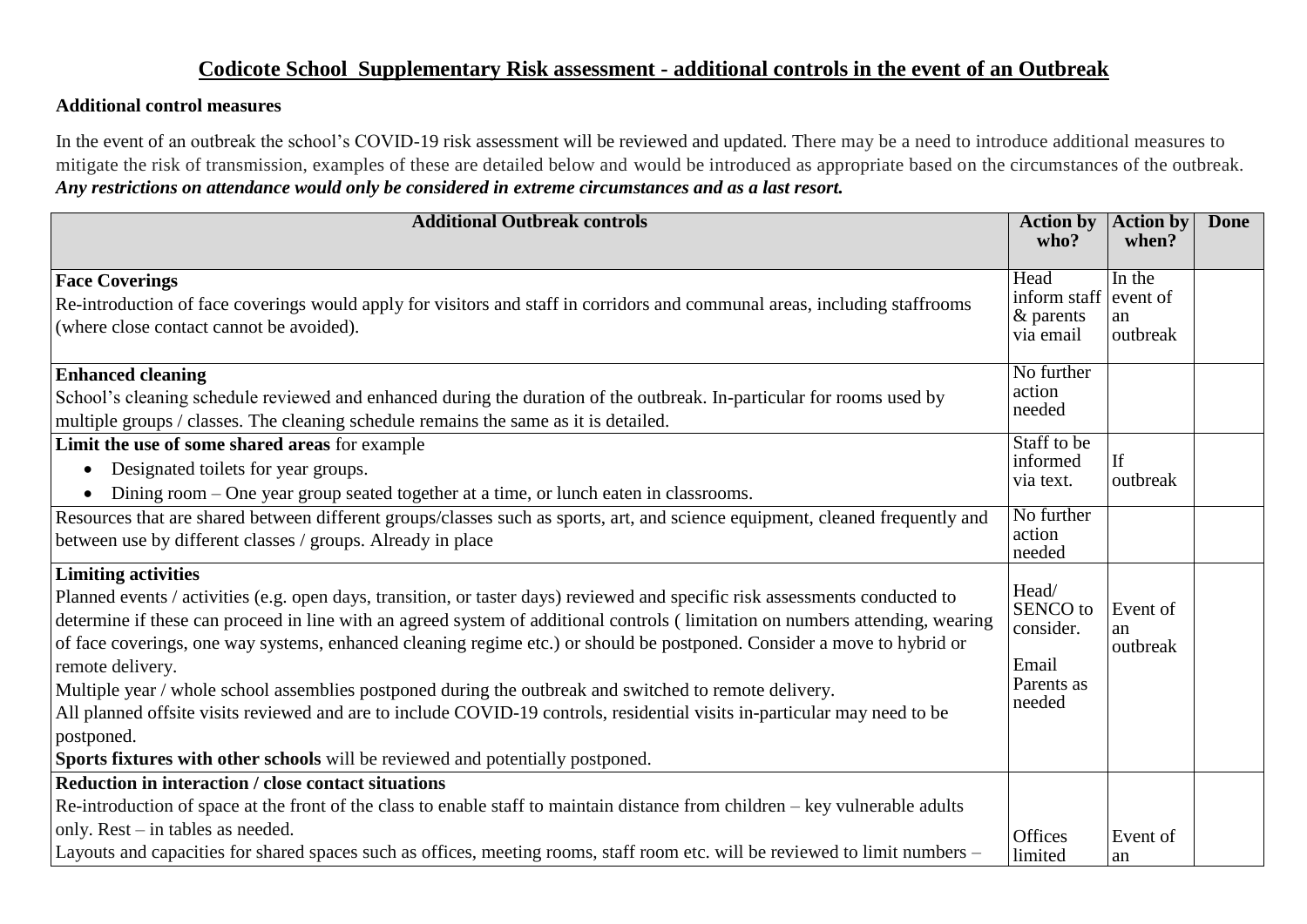| <b>Additional Outbreak controls</b>                                                                                              | <b>Action by</b><br>who?  | <b>Action by</b><br>when? | <b>Done</b> |
|----------------------------------------------------------------------------------------------------------------------------------|---------------------------|---------------------------|-------------|
|                                                                                                                                  |                           |                           |             |
| especially reprographics room.                                                                                                   |                           | outbreak                  |             |
| Face to face meetings to be restricted to those which are essential, all such meetings held in larger spaces with good           | Use of                    |                           |             |
| ventilation.                                                                                                                     | Teams/Zoo<br>m/Google     |                           |             |
| Large meetings / all staff briefings will be re-scheduled or undertaken remotely to reduce contact between staff.                | classroom                 |                           |             |
|                                                                                                                                  | as needed                 |                           |             |
| <b>Visitors / parental attendance</b>                                                                                            |                           |                           |             |
| Access to school will be limited, parents/carers and visitors to attend by appointment only. Wherever possible will take place   | Head to<br>email          | Event of                  |             |
| via telephone or other virtual methods.                                                                                          | Parents                   | an<br>outbreak            |             |
| Any additional controls required of visitors in response to an outbreak will be communicated to them.                            |                           |                           |             |
| Hire / lettings                                                                                                                  | Head and                  | Event of                  |             |
| In the event of an outbreak these will be reviewed and potentially postponed.                                                    | Office                    | outbreak                  |             |
| Times of hire should ensure any unnecessary mixing with members of the school community is minimised and access is               | Manager to<br>liaise with | Event of                  |             |
| arranged to avoid such contact.                                                                                                  | hirers.                   | an                        |             |
| Areas used by hirers to be subject to cleaning before / after use – in place already.                                            |                           | outbreak                  |             |
| School equipment must not be used by hirers.                                                                                     |                           |                           |             |
| <b>Re-introduction of bubbles</b>                                                                                                | Head to                   |                           |             |
| Groups to remain clear and consistent and separated from other groups.                                                           | inform                    | Event of<br>an            |             |
| Limiting interaction between groups by:                                                                                          | staff                     | outbreak                  |             |
| Staggering breaks and lunch;                                                                                                     |                           |                           |             |
| Minimise rooms / spaces being shared across groups;                                                                              |                           |                           |             |
| Cleaning shared spaces between use by different groups e.g. canteen, school library etc.                                         |                           |                           |             |
| No groups are coming together for assemblies, events / school fairs, school trips etc.                                           |                           |                           |             |
| The reintroduction of bubbles for a temporary period, may be required to reduce mixing between groups. In line with the          |                           |                           |             |
| DfE guidance any decision to recommend the reintroduction of 'bubbles' would not be taken lightly and would need to take         |                           |                           |             |
| account of the detrimental impact they can have on the delivery of education.                                                    |                           |                           |             |
| Should a move to bubbles be made then enhanced cleaning and/or quarantining of shared equipment would be required                |                           |                           |             |
| alongside the introduction of bubbles.                                                                                           |                           |                           |             |
| <b>Testing</b>                                                                                                                   | No further<br>action      |                           |             |
| Wider testing may be advised in the case of an outbreak, in that event then school will follow the national guidance,            | required                  |                           |             |
| reintroducing specific roles to support testing and training for these as required. (As detailed in RP05 v7 Schools and Colleges |                           |                           |             |
| <b>Training Guide.pdf - Google Drive</b> )                                                                                       |                           |                           |             |
| Home testing Continue to provide LFD testing kits to staff - encourage 2x week testing. This will continue.                      |                           |                           |             |